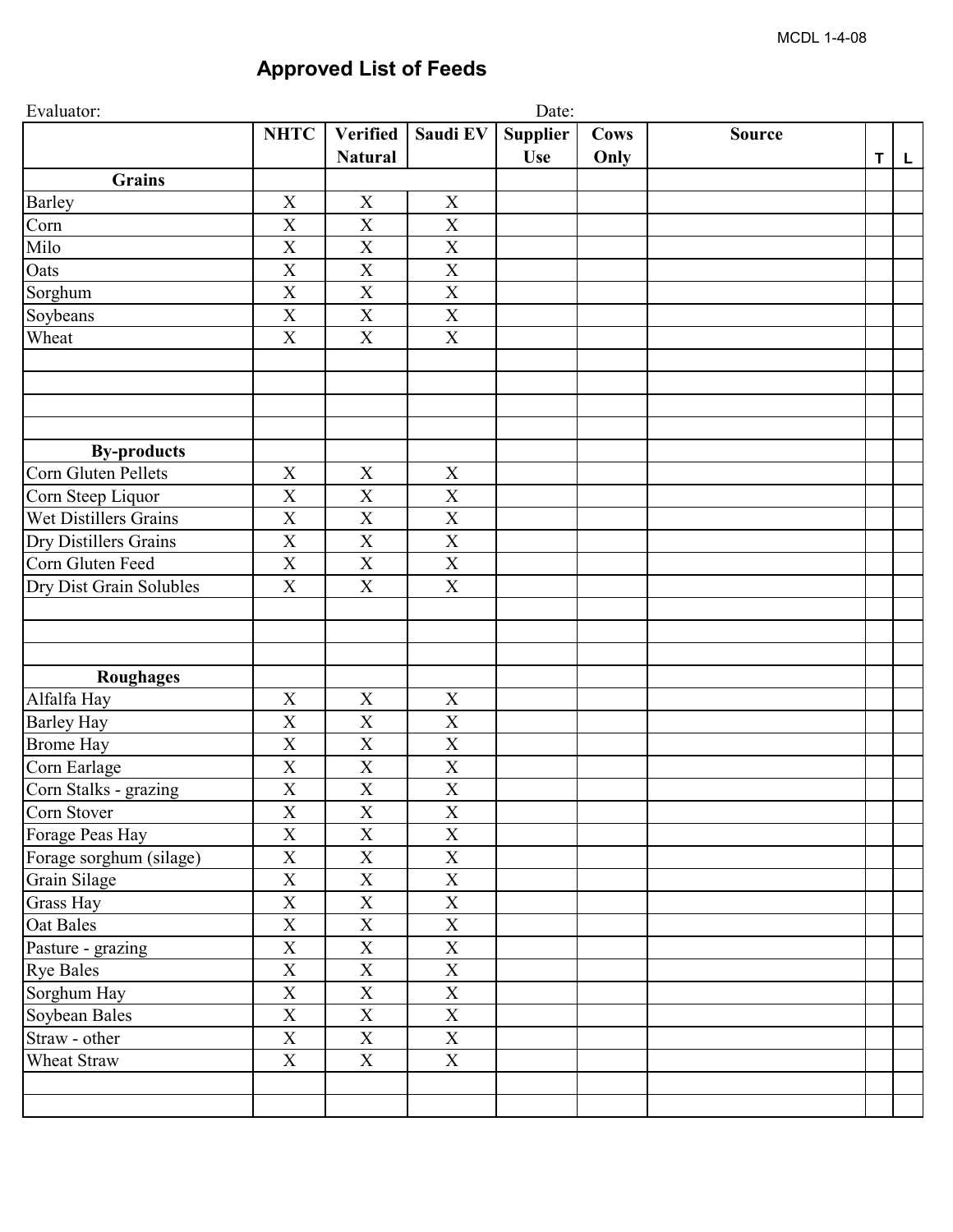## **Approved List of Feeds**

| Evaluator:                    | Date:                     |                           |                           |                 |                                  |                                              |   |   |
|-------------------------------|---------------------------|---------------------------|---------------------------|-----------------|----------------------------------|----------------------------------------------|---|---|
|                               | <b>NHTC</b>               | <b>Verified</b>           | Saudi EV                  | <b>Supplier</b> | <b>Cows</b>                      | <b>Source</b>                                |   |   |
|                               |                           | <b>Natural</b>            |                           | <b>Use</b>      | Only                             |                                              | T | L |
| <b>Feed Ingredients</b>       |                           |                           |                           |                 |                                  | Mark only if feed separately from supplement |   |   |
| Attapulgite Clay              | $\mathbf X$               | $\mathbf X$               | X                         |                 |                                  |                                              |   |   |
| Bentonite                     | $\boldsymbol{\mathrm{X}}$ | $\boldsymbol{\mathrm{X}}$ | $\boldsymbol{\mathrm{X}}$ |                 |                                  |                                              |   |   |
| Dicalcium Phosphate           | $\boldsymbol{\mathrm{X}}$ | $\mathbf X$               | $\mathbf X$               |                 |                                  |                                              |   |   |
| Fish Oil / Meal               | $\boldsymbol{\mathrm{X}}$ |                           | $\boldsymbol{\mathrm{X}}$ |                 |                                  |                                              |   |   |
| Grain by-products             | $\boldsymbol{\mathrm{X}}$ | $\mathbf X$               | $\mathbf X$               |                 |                                  |                                              |   |   |
| Limestone (calcium)           | $\boldsymbol{\mathrm{X}}$ | $\mathbf X$               | $\mathbf X$               |                 |                                  |                                              |   |   |
| Magnesium Oxide               | $\boldsymbol{\mathrm{X}}$ | $\boldsymbol{X}$          | $\mathbf X$               |                 |                                  |                                              |   |   |
| Molasses                      | X                         | X                         | $\mathbf X$               |                 |                                  |                                              |   |   |
| Potassium Chloride            | $\boldsymbol{\mathrm{X}}$ | $\mathbf X$               | $\mathbf X$               |                 |                                  |                                              |   |   |
| Salt                          | X                         | $\mathbf X$               | $\mathbf X$               |                 |                                  |                                              |   |   |
| Soybean Hulls                 | $\boldsymbol{\mathrm{X}}$ | $\mathbf X$               | $\mathbf X$               |                 |                                  |                                              |   |   |
| Soybean Meal                  | $\boldsymbol{\mathrm{X}}$ | $\boldsymbol{\mathrm{X}}$ | $\mathbf X$               |                 |                                  |                                              |   |   |
| <b>Trace Mineral sources</b>  | $\boldsymbol{\mathrm{X}}$ | $\mathbf X$               | $\mathbf X$               |                 |                                  |                                              |   |   |
| Urea                          | $\boldsymbol{\mathrm{X}}$ | $\mathbf X$               | $\mathbf X$               |                 |                                  |                                              |   |   |
| Vitamin packages              | $\boldsymbol{\mathrm{X}}$ | $\mathbf X$               | $\boldsymbol{\mathrm{X}}$ |                 |                                  |                                              |   |   |
| Yeast products                | $\mathbf X$               | $\mathbf X$               | $\mathbf X$               |                 |                                  |                                              |   |   |
| Whey and Milk By-Products     | $\boldsymbol{\mathrm{X}}$ |                           | X                         |                 |                                  |                                              |   |   |
| <b>Direct Fed Microbials</b>  |                           |                           |                           |                 |                                  |                                              |   |   |
| <b>Bovmine Defend</b>         | X                         | X                         | $\mathbf X$               |                 |                                  |                                              |   |   |
| <b>Lallemand Microcell FS</b> | $\overline{X}$            | $\mathbf X$               | $\mathbf X$               |                 |                                  |                                              |   |   |
| Lallemand Microcell Gold FS   | $\boldsymbol{\mathrm{X}}$ | $\mathbf X$               | $\mathbf X$               |                 |                                  |                                              |   |   |
| Natur's Way MSE               | $\boldsymbol{\mathrm{X}}$ | X                         | $\mathbf X$               |                 |                                  |                                              |   |   |
| Diamond V XP DFM              | $\boldsymbol{\mathrm{X}}$ | $\mathbf X$               | $\boldsymbol{\mathrm{X}}$ |                 |                                  |                                              |   |   |
| Diamond V XPC                 | $\boldsymbol{\mathrm{X}}$ | $\mathbf X$               | $\mathbf X$               |                 |                                  |                                              |   |   |
| Diamond V XP                  | X                         | $\mathbf X$               | $\overline{X}$            |                 |                                  |                                              |   |   |
| Diamond V NaturSafe           | $\overline{\text{X}}$     | $\overline{X}$            | $\overline{X}$            |                 |                                  |                                              |   |   |
|                               |                           |                           |                           |                 |                                  |                                              |   |   |
| <b>Feed Additives</b>         |                           |                           |                           |                 | Do not mark - for reference only |                                              |   |   |
| Amprolium                     | X                         | X                         | $\boldsymbol{\mathrm{X}}$ |                 |                                  |                                              |   |   |
| AS 700                        | X                         |                           | $\mathbf X$               |                 |                                  |                                              |   |   |
| <b>Bovatec</b>                | $\boldsymbol{\mathrm{X}}$ |                           | $\mathbf X$               |                 |                                  |                                              |   |   |
| Deccox                        | $\mathbf X$               | $\mathbf X$               | $\mathbf X$               |                 |                                  |                                              |   |   |
| Hydro-Lac                     | X                         | X                         | $\mathbf X$               |                 |                                  |                                              |   |   |
| <b>MGA</b>                    |                           |                           | $\mathbf X$               |                 |                                  |                                              |   |   |
| Optiflexx                     |                           |                           | $\overline{\text{X}}$     |                 |                                  |                                              |   |   |
| Oxytetracyclines              | X                         |                           | $\mathbf X$               |                 |                                  |                                              |   |   |
| Rumensin                      | X                         |                           | $\mathbf X$               |                 |                                  |                                              |   |   |
| Tylan                         | X                         |                           | $\mathbf X$               |                 |                                  |                                              |   |   |
| Vitamin E                     | $\mathbf X$               | X                         | $\overline{\text{X}}$     |                 |                                  |                                              |   |   |
| Zilpaterol - Zilmax           |                           |                           | $\boldsymbol{\mathrm{X}}$ |                 |                                  |                                              |   |   |